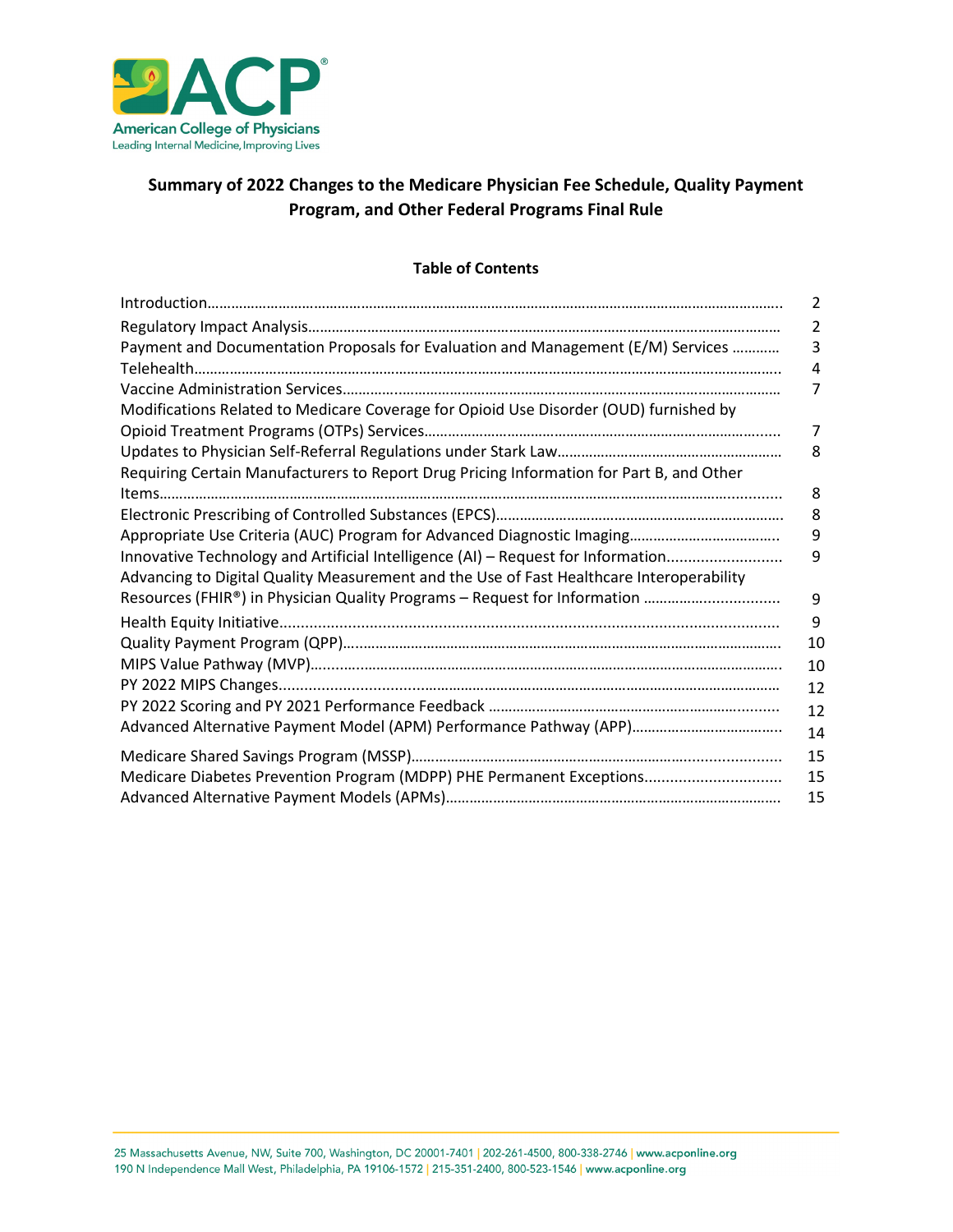#### **Updates to the Physician Fee Schedule**

#### **Introduction**

On November 2, 2021, the Centers for Medicare & Medicaid Services (CMS) issued a final rule for the Medicare Physician Fee Schedule (MPFS) and the Quality Payment Program (QPP) for Calendar Year 2022 (CY22). The final rule updates payment rates and policies for services supplied under the MPFS on or after January 1, 2022. You may access the CMS [press release](https://www.cms.gov/newsroom/fact-sheets/calendar-year-cy-2022-medicare-physician-fee-schedule-final-rule) for additional information and links to the relevant fact sheets.

### **Regulatory Impact Analysis**

For CY22, CMS is finalizing the proposed \$33.59 conversion factor. This represents a nearly four percent decrease from the \$34.89 conversion factor for 2021, and a nearly seven percent decrease from the 2020 conversion factor. To calculate the CY22 PFS conversion factor, CMS took the CY21 conversion factor without the one-year 3.75 percent increase provided by the Consolidated Appropriations Act (CAA) of 2021 and multiplied it by the budget neutrality adjustment required. [Table 136](https://www.federalregister.gov/documents/2021/11/19/2021-23972/medicare-program-cy-2022-payment-policies-under-the-physician-fee-schedule-and-other-changes-to-part#page-65620) shows the overall estimated impact on total allowed charges for internal medicine. The specialty impacts displayed in [Table 136](https://www.federalregister.gov/documents/2021/11/19/2021-23972/medicare-program-cy-2022-payment-policies-under-the-physician-fee-schedule-and-other-changes-to-part#page-65620) reflect changes that take place within the pool of total RVUs. Therefore, this table includes any changes in spending which result from finalizing policies within budget neutrality, such as the revaluation of Evaluation and Management (E/M) codes in CY21 or the clinical labor pricing update in CY22 but does not include any changes in spending which result from finalizing policies outside of budget neutrality. The expiration of the 3.75 percent CAA provision for CY22 is a statutory change that takes place outside of budget neutrality, and therefore is not captured in the specialty impacts displayed in [Table 136.](https://www.federalregister.gov/documents/2021/11/19/2021-23972/medicare-program-cy-2022-payment-policies-under-the-physician-fee-schedule-and-other-changes-to-part#page-65620)

In response to ACP and other stakeholder comments requesting that CMS maintain the 3.75 percent increase in PFS payment amounts that was specified under section 101 of the CAA for services furnished during CY21, the Agency reminded commenters that this increase was provided through a time-limited amendment to the statute, which CMS does not have legal authority to alter. This means that the expiration of this 3.75 percent increase in payment amounts will result in the CY22 conversion factor being calculated as though the 3.75 percent increase for the CY21 conversion factor had never been applied.

### *Clinical Labor Pricing*

Since 2019, CMS has been updating the supply and equipment prices used for practice expense (PE) as part of a market-based pricing transition; CY22 will be the final year of this four-year transition. This transition included the phasing in of new supply and equipment pricing over a period of four years; however, CMS has not updated the clinical labor pricing and as such, the clinical labor has remained unchanged during this pricing transition. Clinical labor rates were last updated for CY02. Over the years, stakeholders have raised concerns that the long delay since clinical labor pricing was last updated has created a significant disparity between CMS' clinical wage data and the market average for clinical labor. There was additional concern raised that updating the supply and equipment pricing without updating the clinical labor pricing could create distortions in the allocation of direct PE. Since the pool of aggregated direct PE inputs is budget neutral, if these rates are not routinely updated, clinical labor may become undervalued over time relative to equipment and supplies, especially since the supply and equipment prices are in the process of being updated.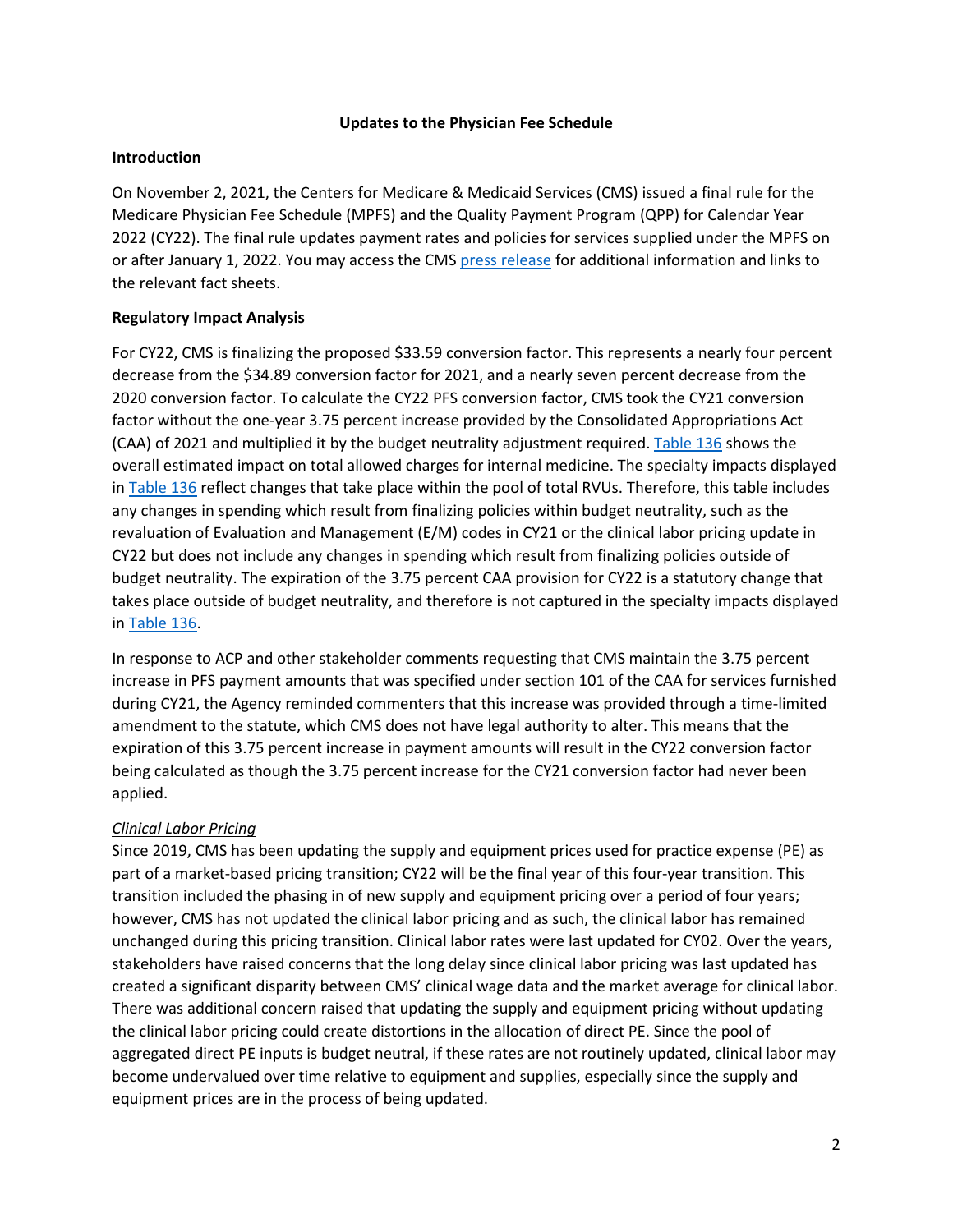Therefore, CMS is finalizing its proposal to update the clinical labor pricing for CY22, in conjunction with the final year of the supply and equipment pricing update. Similar to those updates for supply and equipment, CMS will utilize a four-year transition to implement the clinical labor pricing update (as shown below). The Agency stated that it believes it is important to update the clinical labor pricing to maintain relativity with the recent supply and equipment pricing updates. The Agency will use the methodology outlined in the CY02 MPFS final rule[. Table 12](https://www.federalregister.gov/documents/2021/11/19/2021-23972/medicare-program-cy-2022-payment-policies-under-the-physician-fee-schedule-and-other-changes-to-part#page-65034) displays the finalized clinical labor prices. [Table 13](https://www.federalregister.gov/documents/2021/11/19/2021-23972/medicare-program-cy-2022-payment-policies-under-the-physician-fee-schedule-and-other-changes-to-part#page-65036) shows the anticipated effects of the clinical labor pricing update on specialty payment impacts by comparing the CY22 MPFS rates with and without the clinical labor pricing updates in place, including with both the fully implemented pricing update and the first year of a four-year transition. Specific to internal medicine, payments to services comprising internal medicine would be expected to increase as a result of this clinical labor pricing update, since there is a higher share of direct costs associated with clinical labor.

| <b>Current Price</b>   | \$1.00 |                                             |
|------------------------|--------|---------------------------------------------|
| <b>Final Price</b>     | \$2.00 |                                             |
| Year 1 (CY 2022) Price | \$1.25 | 1/4 difference between<br>\$1.00 and \$2.00 |
| Year 2 (CY 2023) Price | \$1.50 | 1/3 difference between<br>\$1.25 and \$2.00 |
| Year 3 (CY 2024) Price | \$1.75 | 1/2 difference between<br>\$1.50 and \$2.00 |
| Final (CY 2025) Price  | \$2.00 |                                             |

## **Payment and Documentation Proposals for Evaluation and Management (E/M) Services**

### *Refinements to "Split" or "Shared" E/M Visits*

CMS is finalizing several policies related to split (or shared) visits, including:

- *Medical Record Documentation:* For purposes of documentation requirements for these services, CMS is finalizing that, by 2023, the "substantive portion" of the visit will be defined as more than half of the total time spent. For 2022, the "substantive portion" can be history, physical exam, medical decision-making, or more than half of the total time (except for critical care, which can only be more than half of the total time). Additionally, documentation in the medical record must identify the two individuals who performed the visit. The individual providing the substantive portion must sign and date the medical record.
- *Same Group:* CMS is finalizing its policy to define split (or shared) E/M visits as E/M visits provided in the facility setting by a physician and a non-physician practitioner (NPP) in the same group. The visit would be billed by the physician or NPP who provides the substantive portion of the visit.
- *Claim Identification:* CMS also is finalizing that a modifier is required on the claim to identify these services to help inform policy and ensure program integrity.

### *Critical Care Services*

In a reversal to its initial proposal, CMS is finalizing that critical care services may be paid on the same day as other E/M visits by the same practitioner or another practitioner in the same group of the same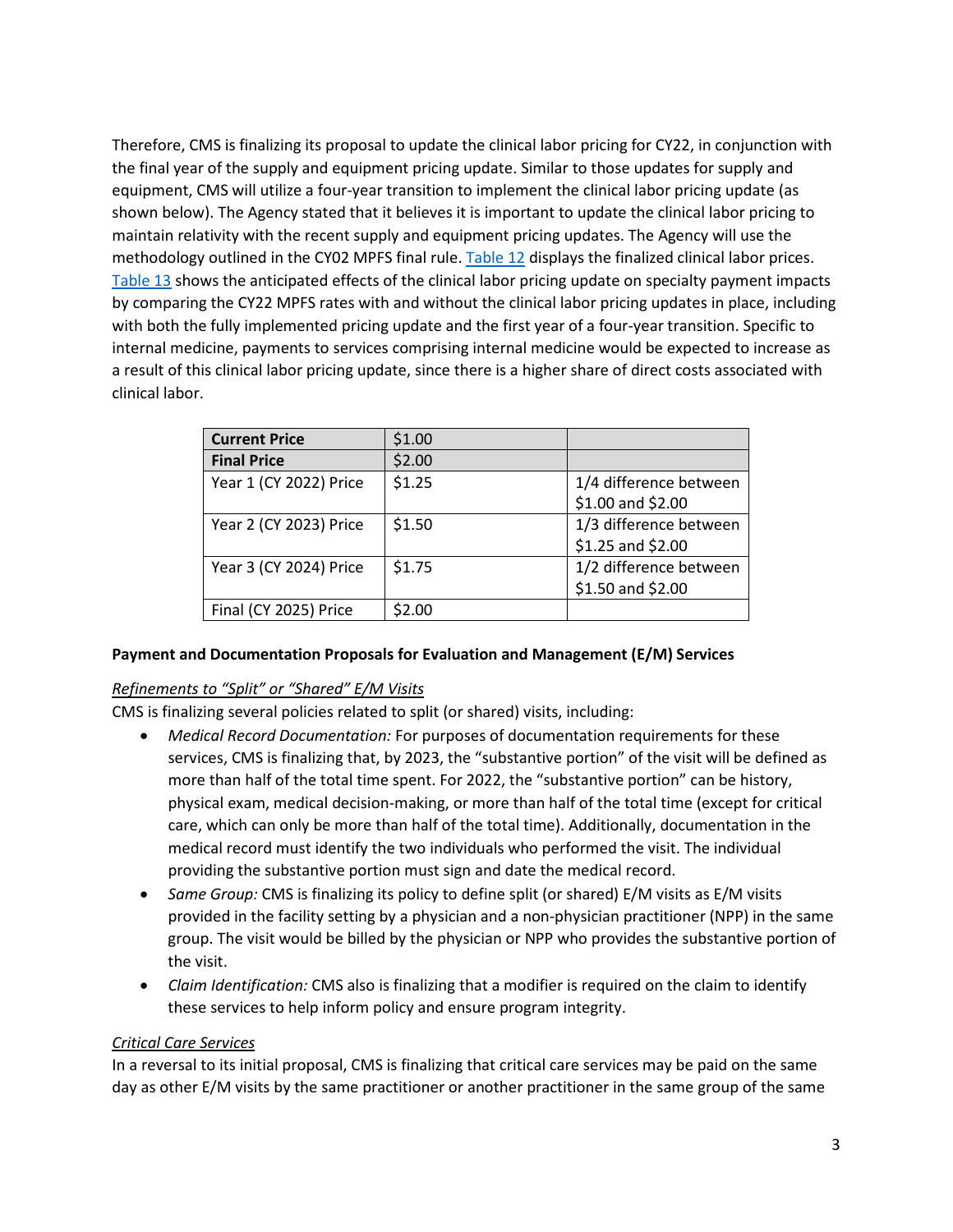specialty. The practitioner is required to document that the E/M visit was provided prior to the critical care service at a time when the patient did not require critical care, the visit was medically necessary, and the services are separate and distinct. The Agency also stated there cannot be any duplicative elements from the critical care service provided later in the day. CMS is additionally finalizing its proposal that the modifier -25 must be reported on the claim.

### *Office Visits Included in Codes with a Surgical Global Period*

In another reversal to its proposed policy, CMS is finalizing that critical care services may be paid separately in addition to a procedure with a global surgical period if the critical care is unrelated to the surgical procedure. Additionally, preoperative and postoperative critical care may be paid if the patient is critically ill and requires full attention of the physician, and the critical care is above and beyond and unrelated to the specific surgical procedure performed. The Agency is also creating a new modifier for use on these claims to identify that the critical care is unrelated to the procedure.

The Agency stated it found the comments about how the proposed policy would negatively impact the quality and safety of patient care, health system resiliency, health equity, and the surgical workforce especially compelling. Thus, after considering these comments, CMS decided not to finalize the proposal to always bundle critical care visits with procedure codes that have a global surgical period.

## *Teaching Physician Services and Primary Care Exception Flexibilities*

At this time, qualifying activities for selecting the office/outpatient E/M visit level using the reporting practitioner's time are specified by the Current Procedural Terminology (CPT) guidebook. In the 2021 CPT E/M guidelines, the CPT Editorial Panel published a correction addressing teaching physician time by excluding time spent in "teaching that is general and not limited to discussion that is required for the management of a specific patient." CMS is clarifying that only time spent by the teaching physician performing qualifying activities listed by CPT (with or without direct patient contact on the date of encounter), including the time the teaching physician is present when the resident is performing such activities, may be counted for purposes of visit level selection. Regarding extension beyond the COVID-19 pandemic, CMS stated that the issue of making the virtual presence flexibility permanent and extending the flexibility to include residency training centers located inside a metropolitan statistical area was not part of their proposal for general primary care office/outpatient E/M visit level selection.

CMS acknowledged opposition to their proposal to allow medical decision-making (MDM) as the only option for E/M visit level selection under the primary care exception; however, they believe that using MDM to inform office/outpatient E/M visit level selection, rather than time, is appropriate given concerns about accuracy of counting time spent by residents in training. CMS believes that MDM is far more practical and less burdensome because it allows residents in training to take more time to perform services. Therefore, CMS is finalizing their proposal that MDM is used to determine the visit level for office/outpatient E/M visits furnished under the primary care exception.

## **Telehealth**

*Temporary Additions to the Medicare Telehealth Services List, and Codes Not Granted Category 3 Status* CMS is finalizing its proposed revised timeframe for inclusion of the services added to the Medicare telehealth services list on a temporary, Category 3 basis. The Agency will retain all services added to the Medicare telehealth services list on a Category 3 basis until the end of CY23.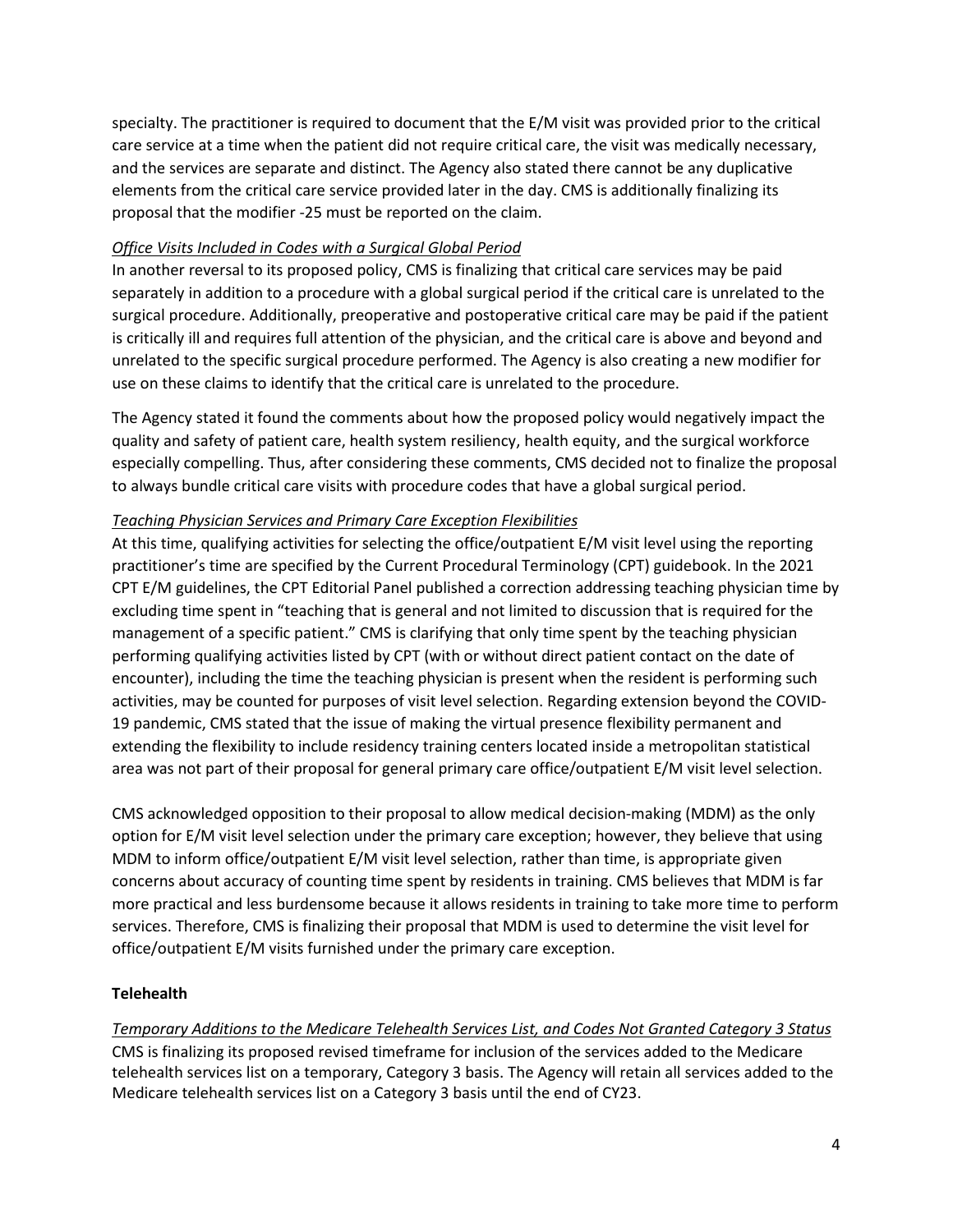### *New Originating Site*

CMS is finalizing its proposals with some modifications. The Agency is adding the home of a beneficiary as an originating site for telehealth services for the diagnosis, evaluation, or treatment of mental health disorders and specifying that the geographic restrictions do not apply to these services; adding the conditions of payment requiring an in-person, non-telehealth visit within six months of the mental health telehealth service in the patient's home; and adding the exception for subsequent mental health telehealth services when the risks and burdens outweigh the benefits of this requirement. More specifically, CMS is modifying the proposed amendments to clarify that payment will not be made for a telehealth service furnished under the rule unless the following conditions are met:

- (1) The physician or practitioner has furnished an item or service in-person, without the use of telehealth, for which Medicare payment was made (or would have been made if the patient were entitled to, or enrolled for, Medicare benefits at the time the item or service is furnished) within six months prior to the initial telehealth service;
- (2) The physician or practitioner has furnished an item or service in-person, without the use of telehealth, at least once within six months of each subsequent telehealth service described in this paragraph, with exceptions as noted above; and
- (3) The requirements of paragraph (2) may be met by another physician or practitioner of the same specialty and subspecialty in the same group as the physician or practitioner who furnishes the telehealth service, if the physician or practitioner who furnishes the telehealth service described under this paragraph is not available.

The Agency is also finalizing that an in-person, non-telehealth visit must be furnished at least every 12 months for these services; exceptions to the in-person visit requirement may be made based on beneficiary circumstances (with the reason documented in the patient's medical record); and more frequent visits are allowed under CMS policy, as driven by clinical needs on a case-by-case basis.

The Agency additionally is finalizing its proposal to add a rural emergency hospital as a permissible originating site and clarified that, as proposed, its definition of home can include temporary lodging such as hotels and homeless shelters, as well as locations a short distance from the beneficiary's home.

### *Payment for Services Using Audio-Only Communication Technology*

CMS is finalizing its proposal to create a service-level modifier for use to identify mental health telehealth services furnished to a beneficiary in their home using audio-only communications technology. The Agency is amending the current definition of interactive telecommunications system for telehealth services ̶ which is defined as multimedia communications equipment that includes, at a minimum, audio and video equipment permitting two-way, real-time interactive communication between the patient and distant site physician or practitioner ̶ to include audio-only communications technology when used for telehealth services for the diagnosis, evaluation, or treatment of mental health disorders furnished to established patients if:

- (1) The patient is located in their home at the time of service;
- (2) The distant site physician or practitioner has the technical capability at the time of the service to use an interactive telecommunications system that includes video; and
- (3) The patient is not capable of, or does not consent to, the use of video technology for the service.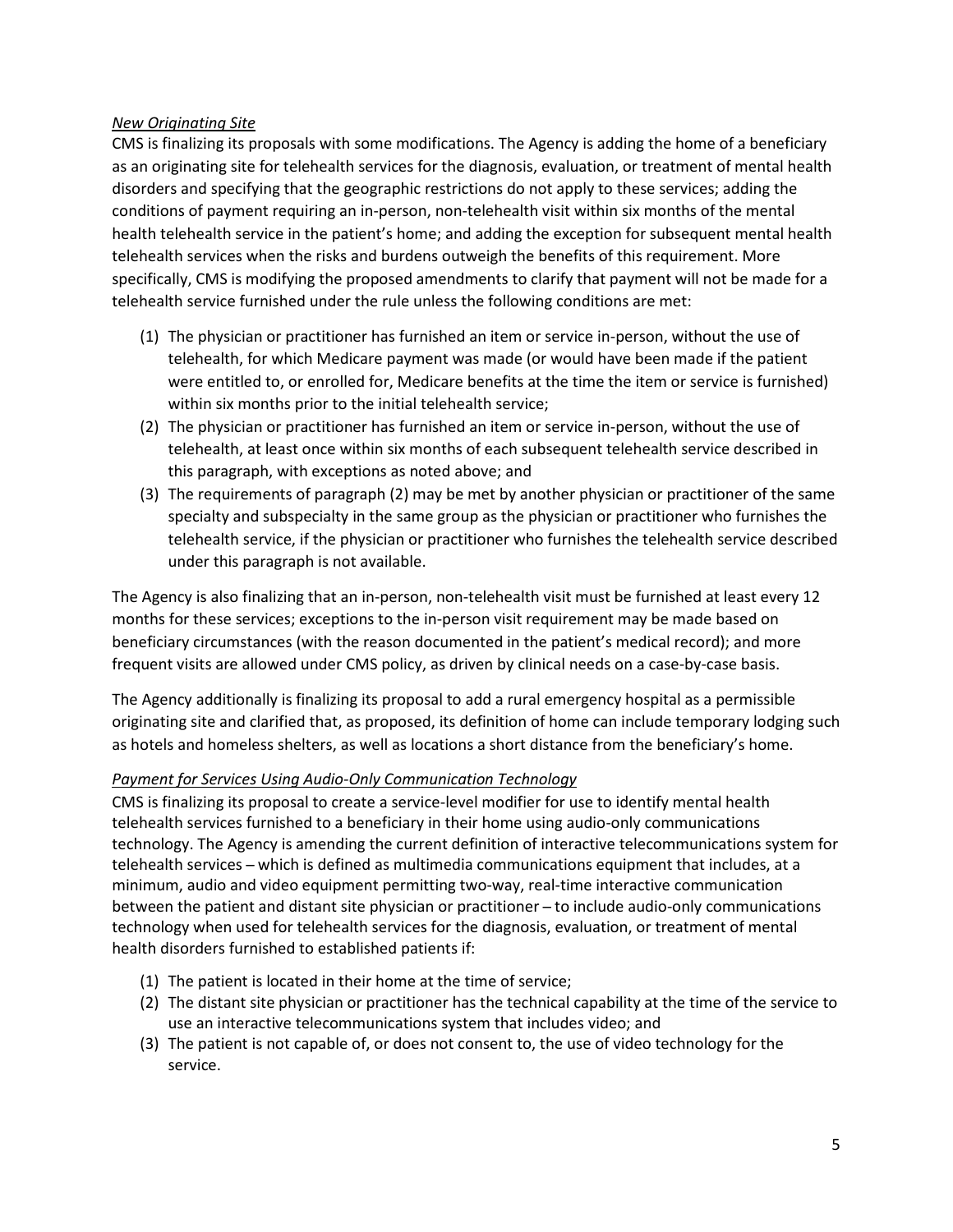CMS is also clarifying that substance use disorder (SUD) services are considered mental health services for purposes of the amended definition of "interactive telecommunications system" to include audioonly services. The Agency anticipates that this will have a positive impact on access to care for mental health conditions and contribute to overall health equity.

Outside of the context of mental health services, CMS did not approve any policies related to pay parity for E/M services and did not provide any additional information on such. Currently, pay parity provisions for E/M services are set to expire at the end of the PHE.

#### *Direct Supervision*

Prior to the PHE, direct supervision required the "immediate availability" of the supervising physician or other practitioner. CMS interpreted this to mean in-person, physical availability; thus, virtual availability was not permitted. During the PHE, CMS amended the definition of "direct supervision" to allow the supervising physician (or other practitioner) to be immediately available through a virtual presence, using real-time audio/video technology. CMS is finalizing its continuation of this policy through the end of the year in which the PHE ends or December 31, 2021, whichever is later.

### *Virtual Check-In Code*

In 2021, CMS established a new Healthcare Common Procedure Coding System (HCPCS) code, G2252 *(Brief communication technology-based services, e.g., virtual check-in service, by a physician or other qualified health care professional who can report evaluation and management services, provided to an established patient, not originating from a related E/M service provided within the previous 7 days nor leading to an E/M service or procedure within the next 24 hours or soonest available appointment; 11-20 minutes of medical discussion)*, for audio-only virtual check-in services to help clinicians stay connected with Medicare beneficiaries who may not have access to audio-video technology. Establishing payment for this service was initially proposed on an interim basis to support access to care for beneficiaries who may be reluctant to return to in-person visits unless absolutely necessary and allow CMS to consider whether this policy should be adopted on a permanent basis. In the CY21 MPFS final rule, the Agency is finalizing a direct crosswalk to CPT code 99442, the value of which CMS believed most accurately reflected the resources associated with a longer service delivered via synchronous communications technology, which can include audio-only communications.

For CY22, CMS is finalizing its proposal to permanently establish separate coding and payment for the longer virtual check-in service described by HCPCS code G2252 using a crosswalk to the value of CPT code 99442, as proposed. As stated in the CY21 MPFS final rule, the Agency believes that the value of CPT code 99442 most accurately reflects the resources associated with a longer service delivered via synchronous communications technology, which can include audio-only communications. In support of the crosswalk to the CPT code 99442, CMS notes this is consistent with its approach to valuing the virtual check-in service (HCPCS code G2012), which used CPT code 99441 as the basis for the valuation. HCPCS code G2252 and CPT code 99442 both describe 11-20 minutes of medical discussion when the practitioner may not necessarily be able to visualize the patient and is used when the acuity of the patient's problem is not necessarily likely to warrant a visit, but when the needs of the particular patient require more assessment time from the practitioner. In the case of HCPCS code G2252, the additional time would be used to determine the necessity of an in-person visit and result in a work time/intensity that is similar to the crosswalk code.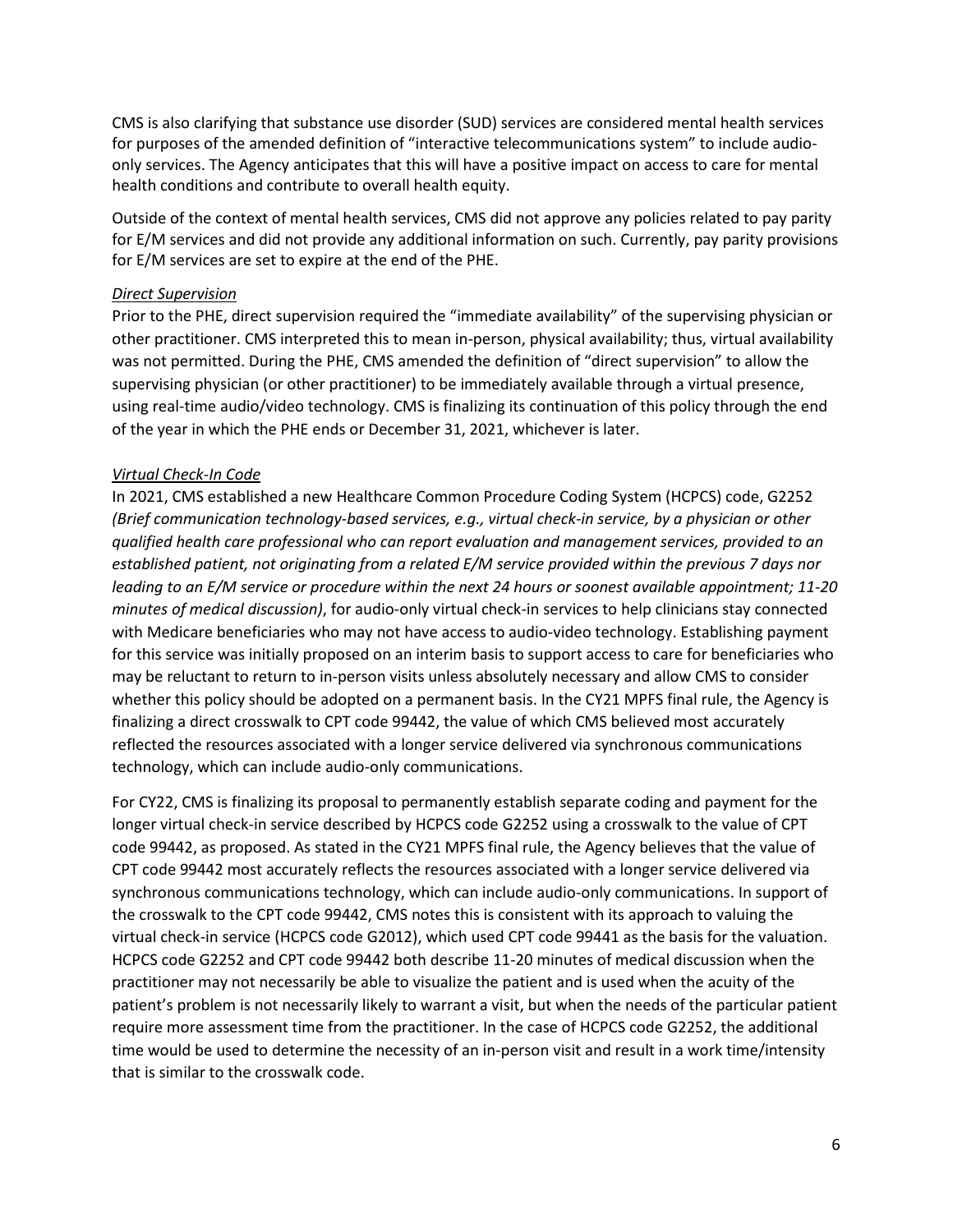### **Vaccine Administration Services**

CMS increased the payment rates for administration of the influenza, pneumococcal, and hepatitis B vaccines. Beginning CY22, the vaccine-neutral, site-neutral payment rate will be \$30 for each of the three above preventive vaccines. For COVID-19 vaccine administration, the rate will remain at \$40 until the end of the year in which the public health emergency (PHE) ends, after which the administration payment will be aligned with other preventive vaccines.

In the CY22 MPFS proposed rule, CMS announced a new add-on payment with a national rate of \$35.50 when a COVID-19 vaccine is administered in the home. The Agency is finalizing this policy and will continue making the additional payment when a COVID-19 vaccine is administered in a beneficiary's home under certain circumstances until the end of the year in which the PHE expires. CMS noted that it believes this extension will maximize access to COVID-19 vaccines for vulnerable homebound beneficiaries during the gradual return to normal conditions following the formal termination of the PHE. For purposes of the add-on payment, CMS will maintain the policy that a home can be a private residence, temporary lodging (e.g., a homeless shelter or hostel), an apartment in an apartment complex, a unit in an assisted living facility or group home, or a patient's home that is made "providerbased" to a hospital during the PHE for COVID-19. In response to stakeholder feedback that encouraged CMS to consider maintaining the additional payment for in-home COVID-19 vaccination beyond the PHE and extending it to other preventive vaccines, the Agency stated it will continue to engage with the health care community to evaluate this topic.

## **Modifications Related to Medicare Coverage for Opioid Use Disorder (OUD) furnished by Opioid Treatment Programs (OTPs) Services**

### *Medicare Payments to OTPs*

CMS is finalizing the proposal to codify the application of the annual updates and locality adjustments to the non-drug component of the codes describing add-on payments for opioid antagonist medications (i.e., naloxone) that were new for CY21. In addition, CMS is finalizing the proposal to clarify that the prohibition on duplicative payments applies to drugs provided as part of an add-on payment, as well as the bundled payment.

## *OTP Coding and Payment for New Nasal Naloxone Product*

CMS is finalizing the proposal to establish a new code for a higher dose of naloxone hydrochloride nasal spray; the new code is G1028. The agency is also updating the code descriptor for HCPCS code G2215 to be "*Take-home supply of nasal naloxone; 2-pack of 4mg per 0.1 mL nasal spray (provision of the services by a Medicare-enrolled Opioid Treatment Program".*

### *Counseling and Therapy furnished via Audio-Only Telephone*

CMS is finalizing its proposal to allow OTPs to furnish individual and group therapy and substance use counseling using audio-only telephone calls rather than two-way interactive audio/video communication technology after the conclusion of the PHE for COVID-19 when audio/video communication is not available to the beneficiary, provided all other applicable requirements are met. "Not available to the beneficiary" includes situations where the beneficiary is not capable or has not consented to use of twoway communication technology because audio/video communication technology is not able to be used in furnishing services to the beneficiary. The Agency will defer to the judgment of treating clinicians to determine when audio-only or audio/video counseling or therapy are appropriate and whether there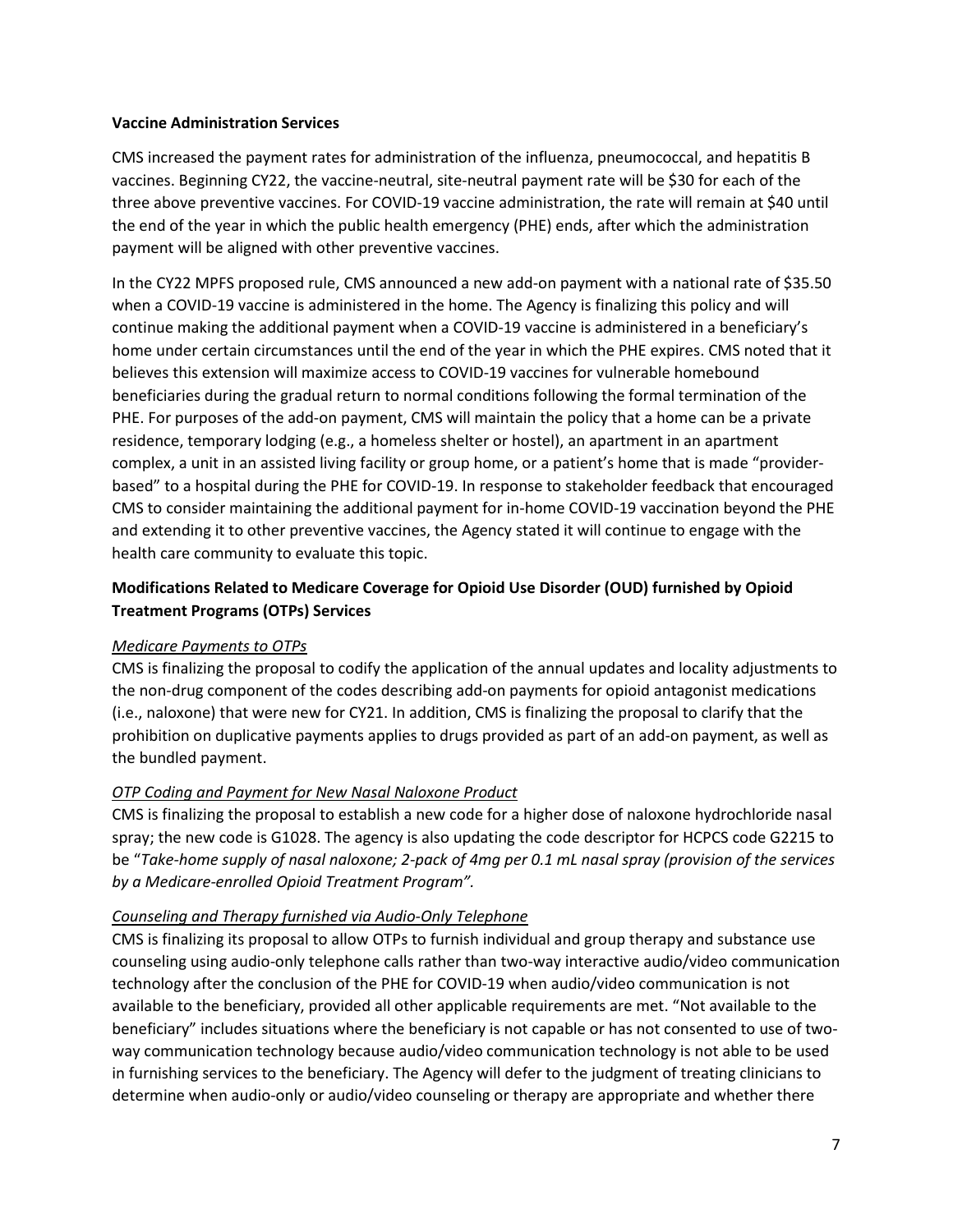are certain circumstances, such as when patients are considered to be high risk, when in-person services are needed.

CMS is finalizing the proposal that service-level modifier 95 (Synchronous Telemedicine Service Rendered via Real-Time Interactive Audio and Video Telecommunications System) be appended to claims submitted for the counseling and therapy add-on code (HCPCS code G2080) when services are furnished via an audio-only interaction. Following the COVID-19 PHE, if two-way interactive audio/video communication technology is used and billed under G2080, OTPs will be required to use modifier 95 in claims. For purposes of the bundled payment for additional counseling or therapy services furnished using audio-only technology, the Agency is amending its proposal to require that after the COVID-19 PHE, the practitioner must certify that they had the capacity to furnish the services using two-way, audio/video communication technology, but used audio-only technology because audio/video communication technology was not available to the beneficiary.

## **Updates to Physician Self-Referral Regulations under Stark Law**

CMS is finalizing its proposal to amend the provisions of 42 CFR  $\S$  411.354(c)(2) identifying unbroken chains of financial relationships that constitute "indirect compensation arrangements" to ensure that a longstanding prohibition on certain per unit of service-based compensation formulas for determining charges for the rental of office space and equipment remains within the scope of the law. The Agency believes this amendment is necessary to protect against potential abuses such as overutilization and anti-competitive behavior. Additionally, CMS is adding provisions to assist stakeholders in identifying the individual unit to be analyzed under the provisions of § 411.354(c)(2)(ii)(A)(2)(*i*) through (*iv*), stating it believes this clarity will help facilitate compliance without adding burden.

The Agency is also finalizing its proposal to permit the use of the exception for preventive screening tests and vaccines at § 411.355(h) for COVID-19 vaccines during such period as the vaccines are not subject to CMS-mandated frequency limits, provided that all other requirements of the exception are satisfied. CMS believes this policy will ensure that the physician self-referral law will not impede the availability of critically important COVID-19 vaccines for Medicare and other patients.

Lastly, CMS is finalizing its proposal to publish the Code List for Certain Designated Health Services solely on the CMS website. The Code will be updated annually and published at [https://www.cms.gov/Medicare/Fraud-and-Abuse/PhysicianSelfReferral/List\\_of\\_Codes.](https://www.cms.gov/Medicare/Fraud-and-Abuse/PhysicianSelfReferral/List_of_Codes.) This includes a 30-day public comment period for each update using [www.regulations.gov.](http://www.regulations.gov/)

## **Requiring Certain Manufacturers to Report Drug Pricing Information for Part B, and Other Items**

CMS is finalizing their proposal to implement the reporting requirements of Section 401 of the CAA (2021). Section 401 established a requirement that manufacturers without Medicaid drug rebate agreements report quarterly average sales price (ASP) information beginning in January 2022 for drugs and biologics paid for by Part B. A civil monetary penalty of \$10,000 per price misrepresentation per day will be issued for the failure to report.

## **Electronic Prescribing of Controlled Substances (EPCS)**

The Agency is finalizing its proposal to extend the date of compliance actions to no earlier than January 1, 2023. CMS is also finalizing its proposal that the earliest date of compliance actions against prescribers writing Part D controlled substance prescriptions for beneficiaries in long-term care (LTC)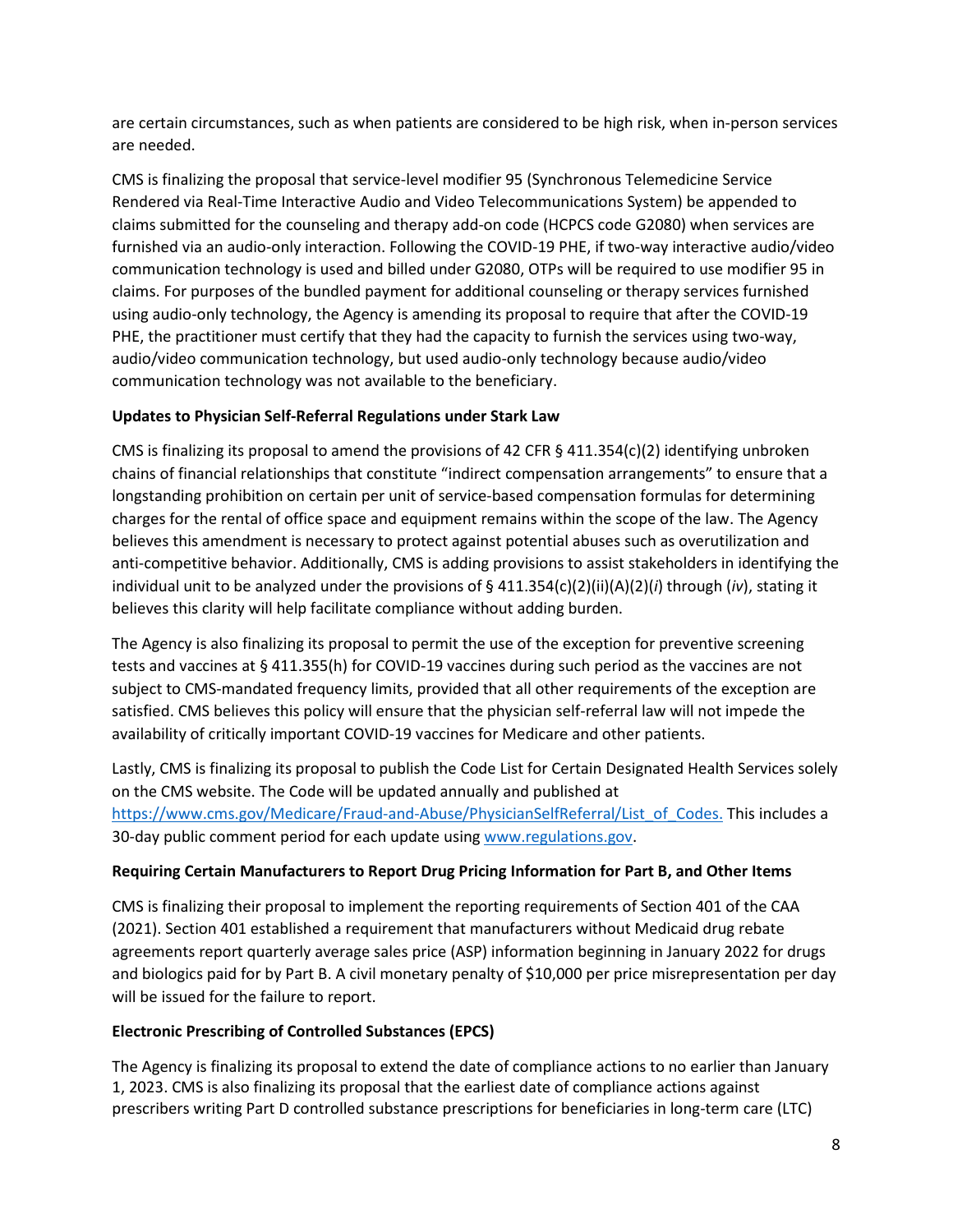facilities be no earlier than January 1, 2025 to allow adequate time for EPCS to be adopted across the industry. In order to implement this provision, CMS will be excluding LTC prescriptions from its counting of compliance actions to help ensure that prescribers writing prescriptions for beneficiaries in these facilities do not have these prescriptions counted against them for purposes of the compliance threshold and the number of prescriptions written per prescriber for purposes of determining who is classified as a small prescriber under the rule.

The Agency is finalizing this provision as proposed, which would require prescribers to prescribe at least 70 percent of their Schedule II, III, IV, and V controlled substances that are Part D drugs electronically, except in cases where an exception or waiver applies. CMS notes that prescriptions for beneficiaries in LTC facilities would be excluded from the calculation of the compliance threshold until the January 1, 2025 compliance threshold calculation is made, which would be using data beginning on January 1, 2024. CMS will determine compliance with the EPCS requirement by examining prescription drug events (PDE) data at the end of the calendar year (86 FR 39330), which is why the Agency will begin considering data for Part D prescriptions written for beneficiaries in LTC facilities on January 1, 2024 and continuing through December 31, 2024 for compliance actions that CMS takes on or after January 1, 2025.

## **Appropriate Use Criteria (AUC) Program for Advanced Diagnostic Imaging**

CMS is finalizing its proposal to delay the penalty effective date of the AUC program until January 1, 2023, or the January 1 that follows the declared end of the COVID-19 PHE, whichever is later. The payment penalty phase had been previously set to begin January 1, 2022.

### **Innovative Technology and Artificial Intelligence (AI) – Request for Information**

CMS thanked commenters and said the information submitted would be taken under advisement in potential future rulemaking.

## **Advancing to Digital Quality Measurement and the Use of Fast Healthcare Interoperability Resources (FHIR®) in Physician Quality Programs – Request for Information**

CMS is finalizing its plan to move fully to digital quality measures (dQMs) by 2025, with the acknowledgement that the timeline may vary across CMS' quality programs. CMS believes that their efforts to move to dQMs align with efforts described in the Office of the National Coordinator for Health Information Technology's (ONC) 21st Century Cures Act final rule and will coordinate with HL7's ongoing work to advance FHIR®. CMS plans to use policy levers and work with stakeholders, (e.g., programs, agencies, and private payers) to solve the issue of interoperable data exchange and to transition to full digital quality measurement.

While CMS will not be responding to specific comments submitted in response to this Request for Information in the CY22 MPFS final rule, the Agency will actively consider all input as it develops future regulatory proposals or future sub-regulatory policy guidance. Any updates to specific program requirements related to quality measurement and reporting provisions may be addressed through separate and future notice and comment rulemaking, as necessary.

### **Health Equity Initiative**

CMS thanked commenters and said the information submitted would be taken under advisement in potential future rulemaking.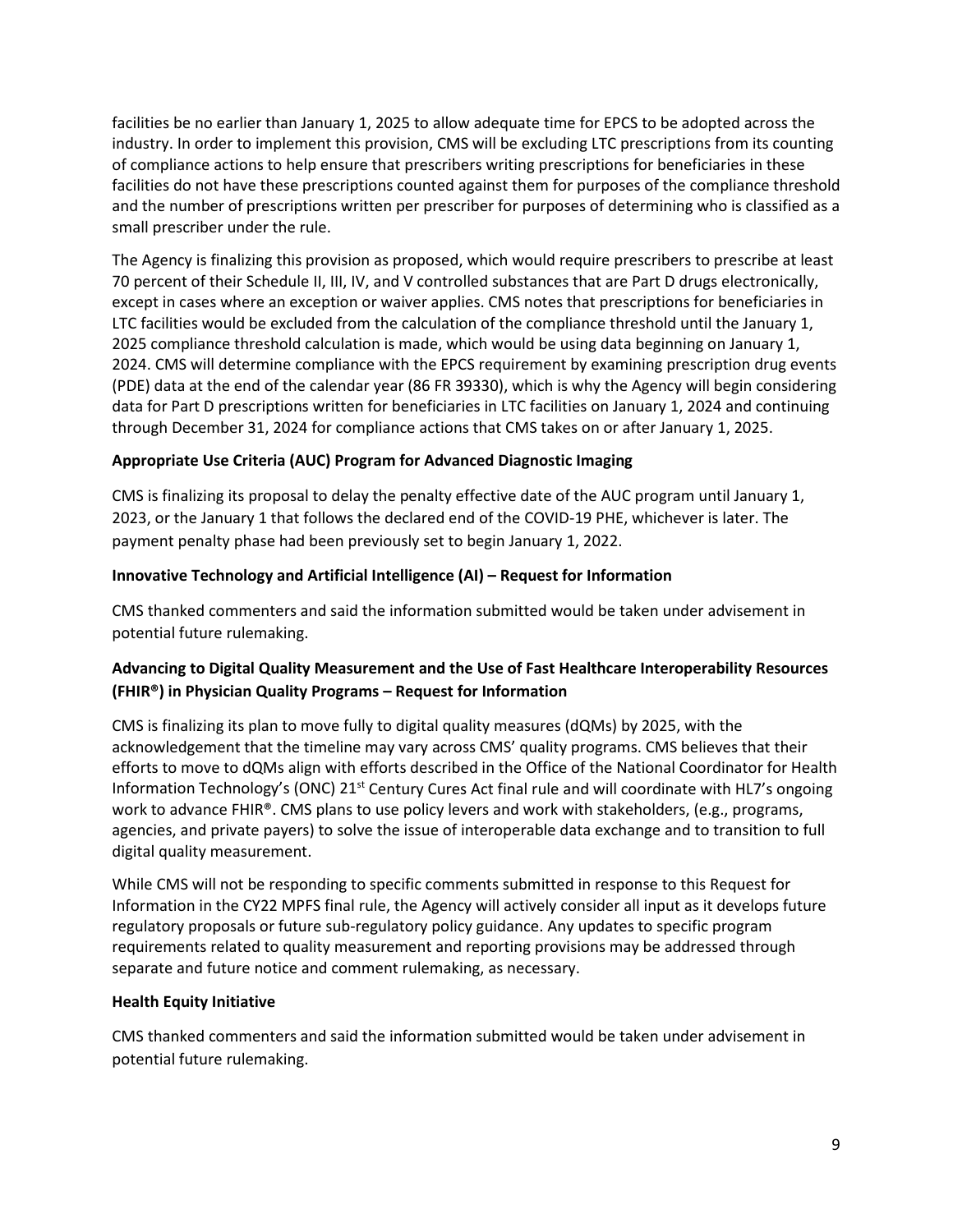## **Quality Payment Program (QPP)**

### **MIPS Value Pathway (MVP)**

### *Quality Measures*

The final rule maintains the data completeness criteria threshold of 70 percent for the 2022 and 2023 performance periods. For performance period 2022, the quality performance category weight is set at 30 percent.

CMS is finalizing the Optimizing Chronic Disease Management MVP which includes nine quality measures and 12 improvement activities, the Advancing Rheumatology Patient Care MVP which includes nine quality measures and 11 improvement activities, and the Advancing Care for Heart Disease MVP which includes eight quality measures and 11 improvement activities.

In the final rule, CMS also suggests that "to the extent feasible" MVPs should include a maximum of 10 quality measures and 10 improvement activities.

### *Improvement Activities*

As with the Merit-based Incentive Payment System (MIPS), groups and sub-groups will select two medium-weighted or one high-weighted activity, or participation in a patient-centered medical home (PCMH), if available in the MVP.

For the CY22 performance period/2024 MIPS payment year and future years, CMS is finalizing adding seven new improvement activities, modifying 15 previously adopted improvement activities, and removing six previously adopted improvement activities. For performance period 2022, the improvement activities category weight is set at 15 percent.

## *Promoting Interoperability*

In order to give MIPS-eligible clinicians time to familiarize themselves with MVPs and subgroup reporting, CMS is finalizing its proposal to delay public reporting of new improvement activities and Promoting Interoperability measures and attestations reported via MVPs by one year and begin publicly reporting subgroup-level performance information in performance year (PY) 2024, on the compare tool hosted by the U.S. Department of Health and Human Services (HHS). CMS is finalizing its proposal to create a separate subgroup workflow that would allow subgroup performance information to be publicly reported in an online location that can be navigated to and from an individual clinician or group profile page. This also aligns with the historical approach to report performance information at the level that it is submitted.

CMS is finalizing that a subgroup may receive reweighting independent of the affiliated group in certain circumstances, but non-patient facing status is not one of those circumstances. The Agency also is finalizing that special status (such as non-patient facing status) is determined for a subgroup at the group level, not at the subgroup level.

CMS is finalizing calculation of the Promoting Interoperability performance category score for an MVP Participant using specific methodology detailed in the rule, with some exceptions.

CMS is finalizing a requirement for subgroups to submit their affiliated group's data for the Promoting Interoperability performance category and also is finalizing that if a subgroup does not submit its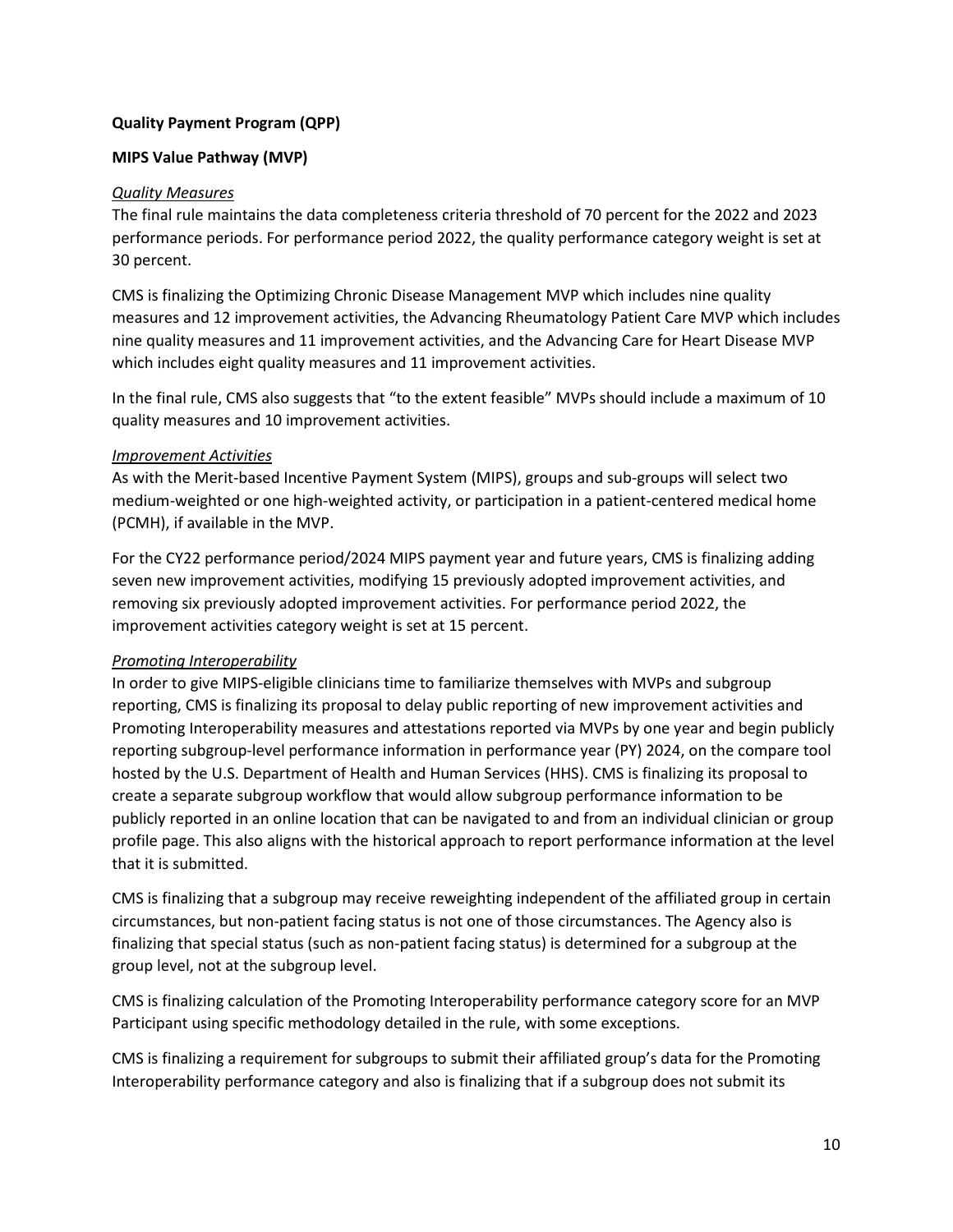affiliated group's data for the Promoting Interoperability performance category, the subgroup will receive a score of zero for the Promoting Interoperability performance category.

## *MVP Review: Quality Measure, Patient Reported Outcome Measure, Population Health Measure, and Cost Measure*

CMS is finalizing that it will begin to transition to MVPs from the 2023 performance year. They delayed the requirement of multispecialty groups needing to form subgroups in order to report MVPs to 2026, in response to the comments received. Subgroup reporting will be voluntary in 2023, 2024, and 2025. CMS highlighted that they would be requiring QCDRs, Qualified Registries, and Health IT vendors to support MVPs, starting from 2023.

CMS is finalizing the seven MVPs that will be available to report in 2023:

- 1. [Advancing Rheumatology Patient Care](https://www.federalregister.gov/d/2021-23972/page-66002)
- 2. [Coordinating Stroke Care to Promote Prevention and Cultivate Positive Outcomes](https://www.federalregister.gov/d/2021-23972/page-66007)
- 3. [Advancing Care for Heart Disease](https://www.federalregister.gov/d/2021-23972/page-66014)
- 4. [Optimizing Chronic Disease Management](https://www.federalregister.gov/d/2021-23972/page-66021)
- 5. [Adopting Best Practices and Promoting Patient Safety within Emergency Medicine](https://www.federalregister.gov/d/2021-23972/page-66024)
- 6. [Improving Care for Lower Extremity Joint Repair](https://www.federalregister.gov/d/2021-23972/page-66027)
- 7. [Support of Positive Experiences with Anesthesia](https://www.federalregister.gov/d/2021-23972/page-66030)

The MVP participants will be required to report on four Quality measures, out of the quality measures included in that MVP, where one must be an outcome measure. Participants can report on a highpriority measure to meet this requirement if an outcome measure is not included in the MVP. Other than Quality, MVPs will also have to report on Improvement Activities Performance Category, Cost Performance Category, and an MVP agnostic Foundational Layer.

CMS has included two new quality measures in the MVPs. One is a population health measure, Clinician and Clinician Group Risk standardized Hospital Admission Rates for Patients with Multiple Chronic Conditions (Q484), which is included in all seven MVPs' Foundational Layer. The other new measure is the Person-Centered Primary Care Measure Patient Reported Outcome Performance Measure (PCPCM PRO-PM), which is included in the Optimizing Chronic Disease Management MVP.

The MVP agnostic Foundational Layer has two parts:

- (1) Population Health Measure: MVPs will have to report on one of these two available measures, and:
	- Hospital-Wide, 30-day, All-Cause Unplanned Readmission (HWR) Rate for the Merit-Based Incentive Payment System Program (MIPS) Eligible Clinician Groups
	- Clinician and Clinician Group Risk-standardized Hospital Admission Rates for Patients with Multiple Chronic Conditions.
- (2) Promoting Interoperability Measures.

The Scoring of the Quality category for MVPs differs slightly from that of the traditional MIPS. There is no three-point floor available for MVPs. Existing measures with no benchmark will score zero but new measures without a benchmark will score a seven-point floor in the first year and five-point floor in the second year. Similar to traditional MIPS, CMS is finalizing the removal of end-to-end electronic reporting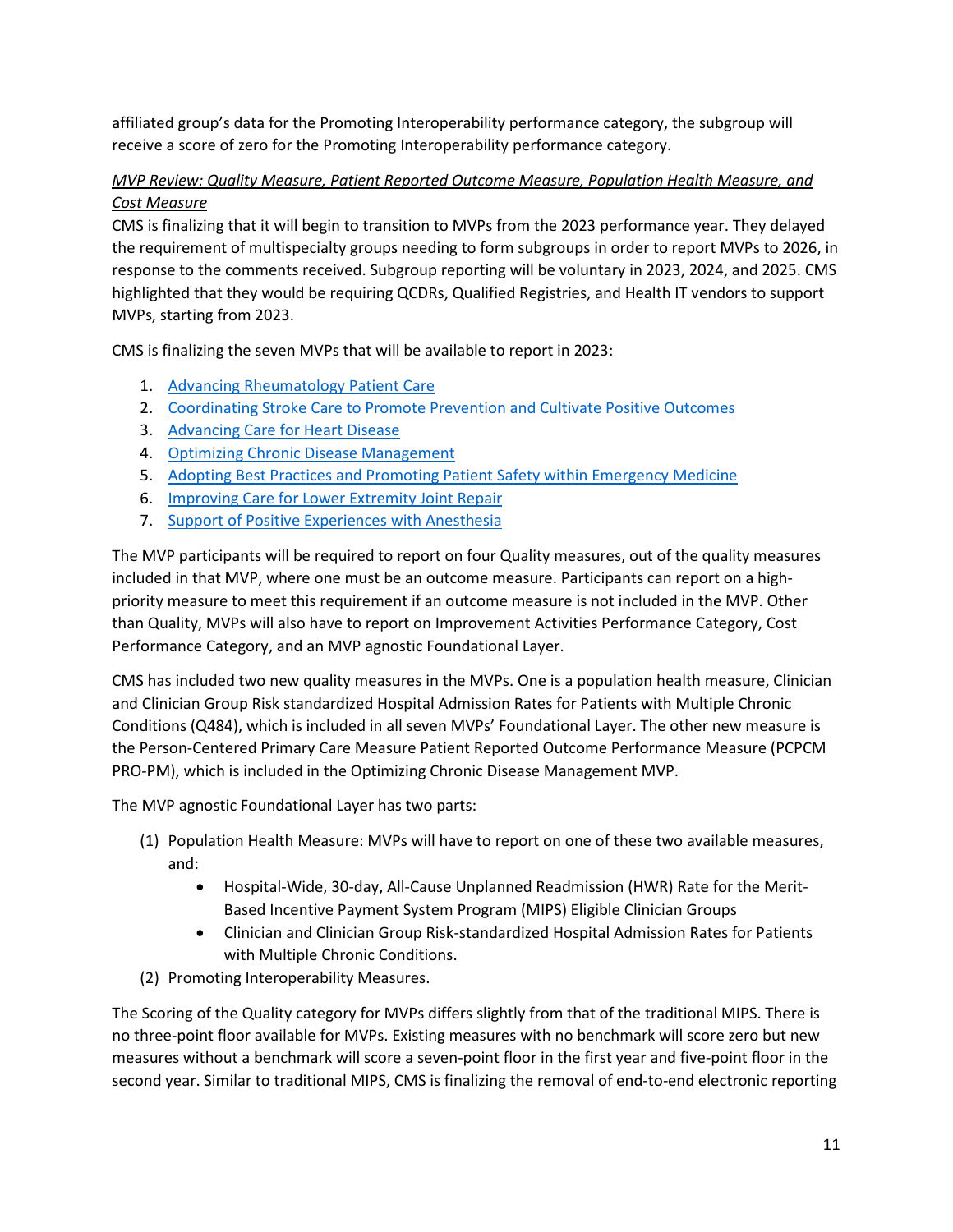and high priority/outcome measure bonus points from the 2022 performance period. The score of the Population Health Measure will be added to the Quality Score for MVPs.

Though CMS acknowledged that their existing portfolio of patient reported outcome measures are limited and may not be applicable to all specialties and subspecialties, CMS is not taking any further action at this time. The Agency thanked commenters and stated the information submitted would be taken under advisement in potential future rulemaking.

CMS also is finalizing the inclusion of the TPCC (Total Per Capita Cost) cost measure for three MVPs (Advancing Rheumatology Patient Care, Advancing Care for Heart Disease, and Optimizing Chronic Disease Management) as proposed (displayed i[n Table 54](https://www.federalregister.gov/documents/2021/11/19/2021-23972/medicare-program-cy-2022-payment-policies-under-the-physician-fee-schedule-and-other-changes-to-part#page-65461) and Tables  $A, C$  $A, C$ , an[d D\)](https://www.federalregister.gov/documents/2021/11/19/2021-23972/medicare-program-cy-2022-payment-policies-under-the-physician-fee-schedule-and-other-changes-to-part#page-65892).

## **PY 2022 MIPS Changes**

### *PY22 Reporting Exemptions Due to COVID-19*

CMS is finalizing continuing its MIPS extreme and uncontrollable circumstances exceptions for the 2022 performance year on a case-by-case basis.

### **PY 2022 Scoring and PY 2021 Performance Feedback**

CMS delayed MVPs until 2023. It will begin as optional, but eventually CMS intends to sunset traditional MIPS and require reporting via MVPs. MIPS ECs will generally be able to participate in MVPs, with limited exceptions. CMS will start with seven MVPs and plans to add more in the future. CMS also still aims to sunset traditional MIPS and replace it with MVPs starting with PY 2028.

## *Quality Category/Quality Category: Data Completeness*

CMS has not made significant changes to the Quality Category for PY22. Quality will be 30 percent of the total score, compared to 40 percent in 2021. CMS had initially proposed to increase the data completeness threshold to 80 percent, from 70 percent in 2021. In the final rule, CMS said that it was maintaining it at 70 percent for the 2022 and 2023 performance periods in response to the comments received. CMS is finalizing that it would use the CMS Web Interface as a quality reporting option for the 2022 performance period.

The overall scoring and the scoring for the Quality Section has been altered. CMS is finalizing that it would be increasing the performance threshold for the total score to 75, from 60. There is an additional threshold of 89 points for exceptional performance. The Agency also mentioned it would be using 2020's performance data as the historical benchmark for 2022 reporting because their research showed that CMS would be able to create reliable benchmarks with 2020 data. For the Quality section scoring, CMS is finalizing the removal of end-to-end electronic reporting and high priority/outcome measure bonus points from the 2022 performance period. However, in response to comments concerning the removal of three-point floor during this PHE, CMS is finalizing that it would be delaying the removal of three-point floor for measures until the CY23 performance period. CMS is finalizing the addition of one new measure, Person-Centered Primary Care Measure Patient Reported Outcome Performance Measure (PCPCM PRO-PM), to the Internal Medicine Set. The Agency also is finalizing the removal of the following four measures from the IM set:

1. Falls: Risk Assessment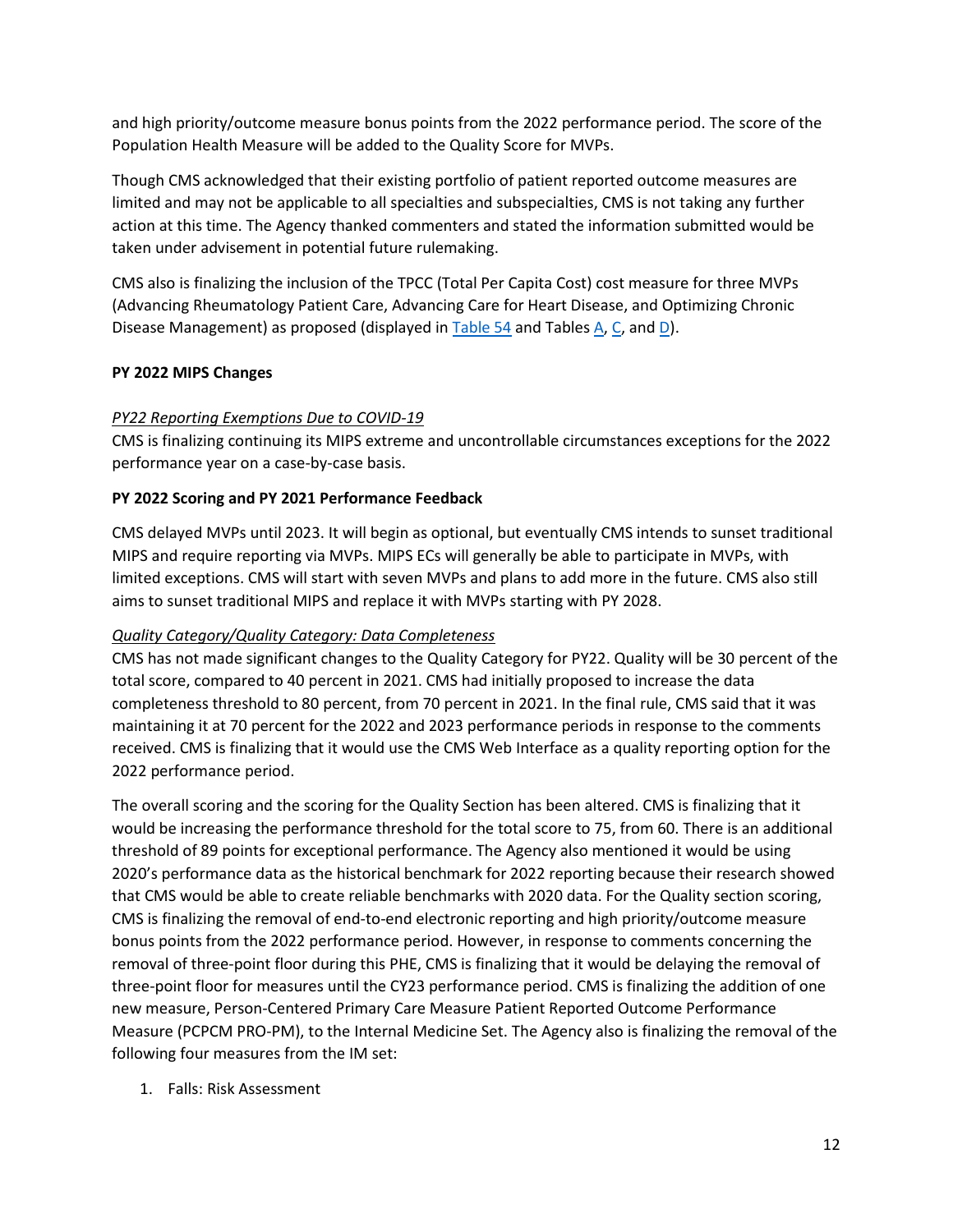- 2. Psoriasis: Tuberculosis (TB) Prevention for Patients with Psoriasis, Psoriatic Arthritis and Rheumatoid Arthritis on a Biological Immune Response Modifier
- 3. Pain Brought Under Control Within 48 Hours
- 4. Medication Management for People with Asthma

### *Quality Category: Quality Measure Scoring Changes*

MIPS scoring, as statutorily required, will be as follows for PY22:

- Traditional MIPS (individuals, groups, virtual groups): Quality 30 percent, Cost 30 percent, Promoting Interoperability 25 percent (no change), and Improvement activities 15 percent (no change).
- Traditional MIPS (APM entities) did not change: Quality 55 percent, Cost zero percent, Promoting Interoperability 30 percent, Improvement Activities 15 percent.
- APM Performance Pathway did not change: Quality 50 percent, Cost zero percent, Promoting Interoperability 30 percent, Improvement Activities 20 percent.

CMS will continue to double the complex patient bonus (five points multiplied by two) for the 2021 MIPS performance year. For PY 2022, the Agency will limit the bonus to clinicians who have a median or higher value for at least one of the two risk indicators (HCC score and dual eligible patients). The maximum bonus will increase to 10 points.

### *Promoting Interoperability Changes*

CMS is finalizing their proposal to make the Immunization Registry Reporting a required measure under the Public Health and Clinical Data Exchange objective of the Promoting Interoperability performance category beginning with the CY22 performance period/CY24 MIPS payment year. The Agency believes that making the Immunization Registry Reporting measure required will increase the reporting of immunization data by health care clinicians and other providers to public health agencies and that it is critical for the COVID-19 vaccination response because it will provide a better view of the vaccines administered and distributed at national, state, and local levels. The Agency believes requiring the measure will reduce the regulatory and administrative burden health care practitioners experience when exchanging information with immunization registries.

CMS additionally is finalizing these proposals:

• Beginning with the CY22 performance period/CY24 MIPS payment year, a MIPS-eligible clinician will receive 10 points for the Public Health and Clinical Data Exchange objective if they report a "yes" response for each of the following required measures: Immunization Registry Reporting; and Electronic Case Reporting. In the event that a MIPS-eligible clinician is able to claim an exclusion for one or more of these required measures, they will receive 10 points for the objective if they report a "yes" response for one measure and claim an applicable exclusion for which they qualify for the remaining measure. If the MIPS-eligible clinician fails to report on any one of the two measures required for this objective or reports a "no" response for one or more of these measures, the MIPS-eligible clinician will receive a score of zero for the Public Health and Clinical Data Exchange objective, and a total score of zero for the Promoting Interoperability performance category. If a MIPS-eligible clinician claims applicable exclusions for which they qualify for both required measures, the Agency will redistribute the points associated with the objective to the Provider to Patient Exchange objective.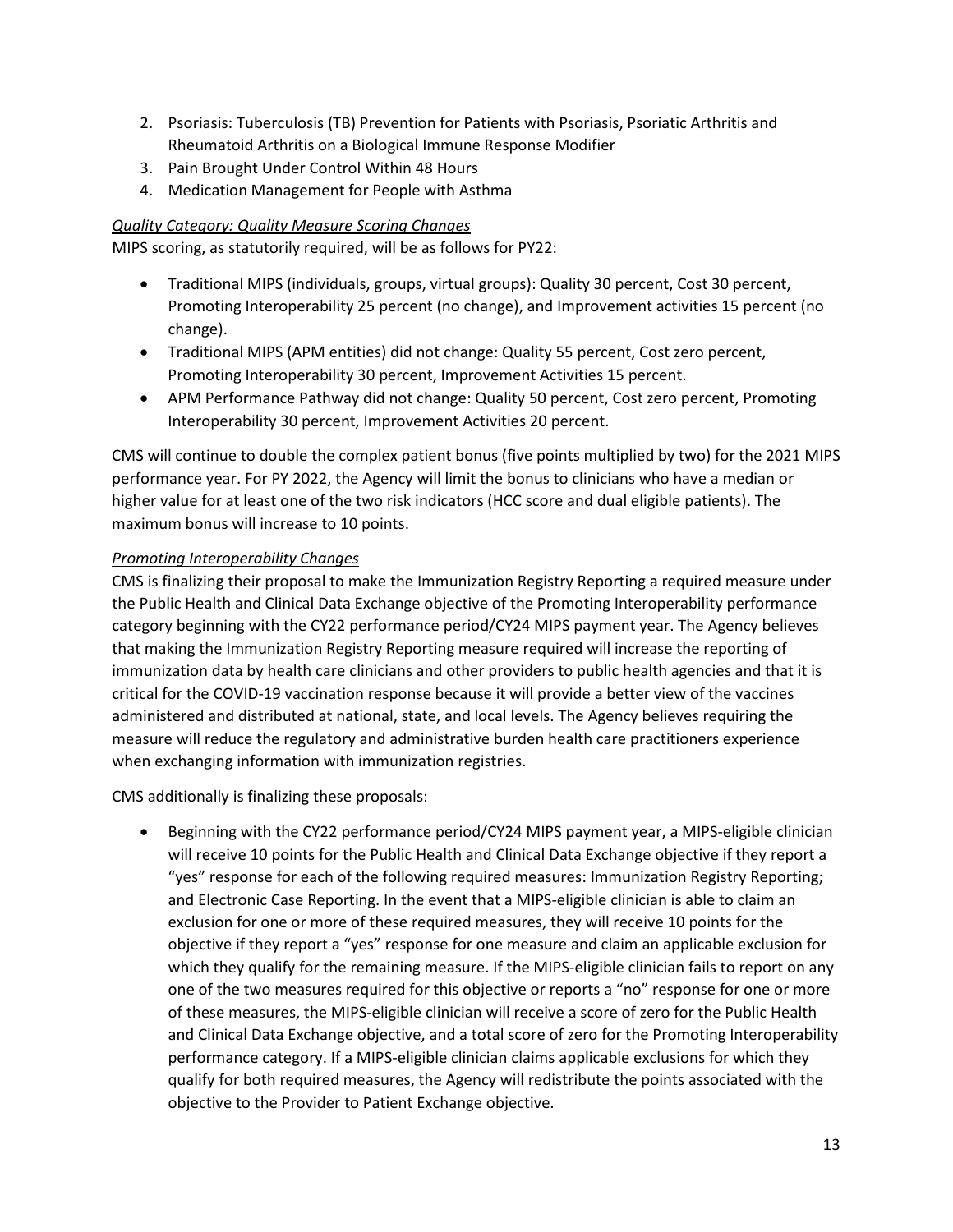- The Public Health Registry Reporting, Clinical Data Registry Reporting, and Syndromic Surveillance Reporting measures will be optional and available for bonus points beginning with the CY22 performance period/CY24 MIPS payment year. A MIPS-eligible clinician may earn five bonus points if they report a "yes" response for either the Public Health Registry Reporting measure or the Clinical Data Registry Reporting measure or the Syndromic Surveillance Reporting measure.
- CMS is removing the three exclusions established in the CY 2019 PFS final rule at 83 FR 59815 through 59817 for the Public Health Registry Reporting measure, Clinical Data Registry Reporting measure, and the Syndromic Surveillance Reporting measure.

## *Improvement Activities (IA) Category*

This final rule adds seven new activities, modifies 15, and removes six. There are two new activities, "Create and implement an anti-racism plan" (IA\_AHE\_8) and "Implement food insecurity and nutrition risk identification and treatment protocols" (IA\_AHE\_9), as well as several modifications to other IAs that are intended to address health equity and social drivers of health. Others are intended to address clinician well-being, emergency preparedness, and PPE management.

Groups that report IAs must be performed by at least 50 percent of the National Provider Identifier's (NPIs) billing under the group's or virtual group's tax identification number (TIN), and the NPIs must perform the same activity during any continuous 90-day period during the same performance period.

The final rule also made some changes to the process of nominating new IAs during the PHE. CMS also is finalizing two additional criteria for new IAs, requiring that they are not duplicative of other IAs, and that they "drive improvements that go beyond purely common clinical practices".

### *Cost Performance Category*

CMS is adding five new episode-based measures, including two chronic condition episodes (asthma/chronic obstructive pulmonary disease, diabetes), two procedural episodes (colon and rectal resection (COPD), melanoma resection), and one acute inpatient medical condition episode (sepsis). This adds to the two global or population-based measures and 18 episode-based measures. For performance period 2022, the cost performance category weight is set at 30 percent.

## **Advanced Alternative Payment Model (APM) Performance Pathway (APP)**

CMS is finalizing that individual MIPS-eligible clinicians who are participants in MIPS APMs may report through the APP at the individual level. Additionally, CMS is finalizing that groups and APM entities may report through the APP on behalf of constituent MIPS-eligible clinicians.

Regarding CMS' proposal to allow MIPS-eligible clinicians to report the APP as a subgroup beginning with PY 2023, CMS is finalizing this with the modification that multispecialty groups will be required to form subgroups in order to report MVPs beginning in the CY26 performance period/2028 MIPS payment year, instead of the CY25 performance period/2027 MIPS payment year as proposed.

## *Complex Patient Bonus*

CMS is finalizing its proposal on formulas for the complex patient bonus with two separate components (medical complexity and social complexity) and an overall cap of 10 bonus points beginning with the 2022 MIPS performance year.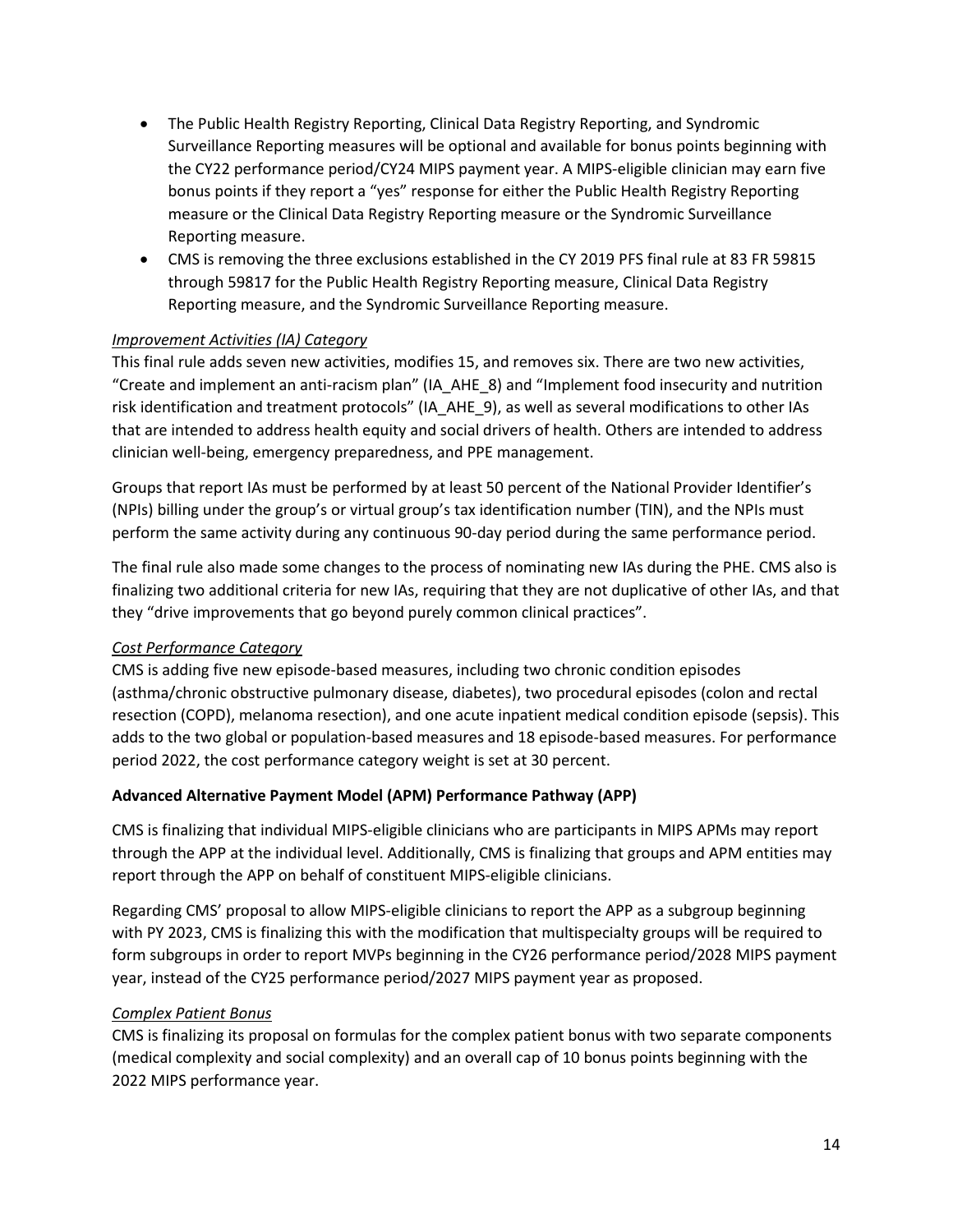### **Medicare Shared Savings Program (MSSP)**

In the final rule, CMS is finalizing extending the availability of the CMS Web Interface collection type for an additional three years (through PY 2024) for Accountable Care Organizations (ACOs) to prepare for reporting electronic clinical quality measures (eCQM)/MIPS clinical quality measures (MIPS CQM) under the Alternative Payment Model (APM) Performance Pathway (APP). For PYs 2022-2024, CMS will allow ACOs to report either the 10 CMS Web Interface measures and administer Consumer Assessment of Healthcare Providers and Systems (CAHPS) or report the three Alternative Payment Model Performance Pathway (APP) eCQMs/MIPS CQMs and administer CAHPS. Beginning with the 2025 performance period and subsequent years, ACOs must report the three APP eCQM/MIPS CQMs.

For PY 2022 and 2023, CMS has established an incentive for the quality performance standard for ACOs that report the eCQMs/MIPS CQMs. CMS will add several codes (include CPT codes 99441-99445, until they are no longer payable under the MPFS) to the list of primary care services used to assign patients to the ACO.

CMS is finalizing lowering the repayment mechanism amounts and modification of the methodology used for the annual repayment amount recalculation to use more recent data.

CMS is finalizing freezing the quality performance standard at the  $30<sup>th</sup>$  percentile for MIPS Quality Performance Category scores for an additional year (PY 2023). CMS will increase the quality performance standard to the 40<sup>th</sup> percentile beginning with PY 2024.

CMS is finalizing policies impacting the Shared Savings Program application process by modifying the prior participation disclosure requirement. The disclosure is required only at the request of CMS during the application process.

Regional adjustment includes an ACO's own beneficiaries in the regional calculation. While this has minimal impact for ACOs in urban areas with a lot of provider competition, the impact can be significant in rural areas where an ACO covers a large number of the region's fee-for service beneficiaries. No ACO should be placed in a less favorable financial position due to their geography alone, and design flaws that discourage ACOs from operating in rural areas should be eliminated. CMS did not address the issue in this final rule.

## **Medicare Diabetes Prevention Program (MDPP) PHE Permanent Exceptions**

The final rule increases payments for the core and first year maintenance sessions, waived the enrollment fee for suppliers, and eliminated Year 2 maintenance session payments. While the maximum payment did not increase, the front-loaded payments into Year 1 makes a one-year beneficiary commitment more realistic. The increase in payment is intended to improve access to the beneficiaries for whom transportation or distance creates a barrier toward completing nine sessions during their oneyear commitment. The elimination of the second year is also intended to increase the number of locations. CMS will study claims data to determine if the changes were effective.

## **Advanced Alternative Payment Models (APMs)**

CMS is finalizing that qualifying APM participants (QPs) for the year receive a five percent lump sum incentive payment through CY24, or a differential payment update under the MPFS beginning with PY26.